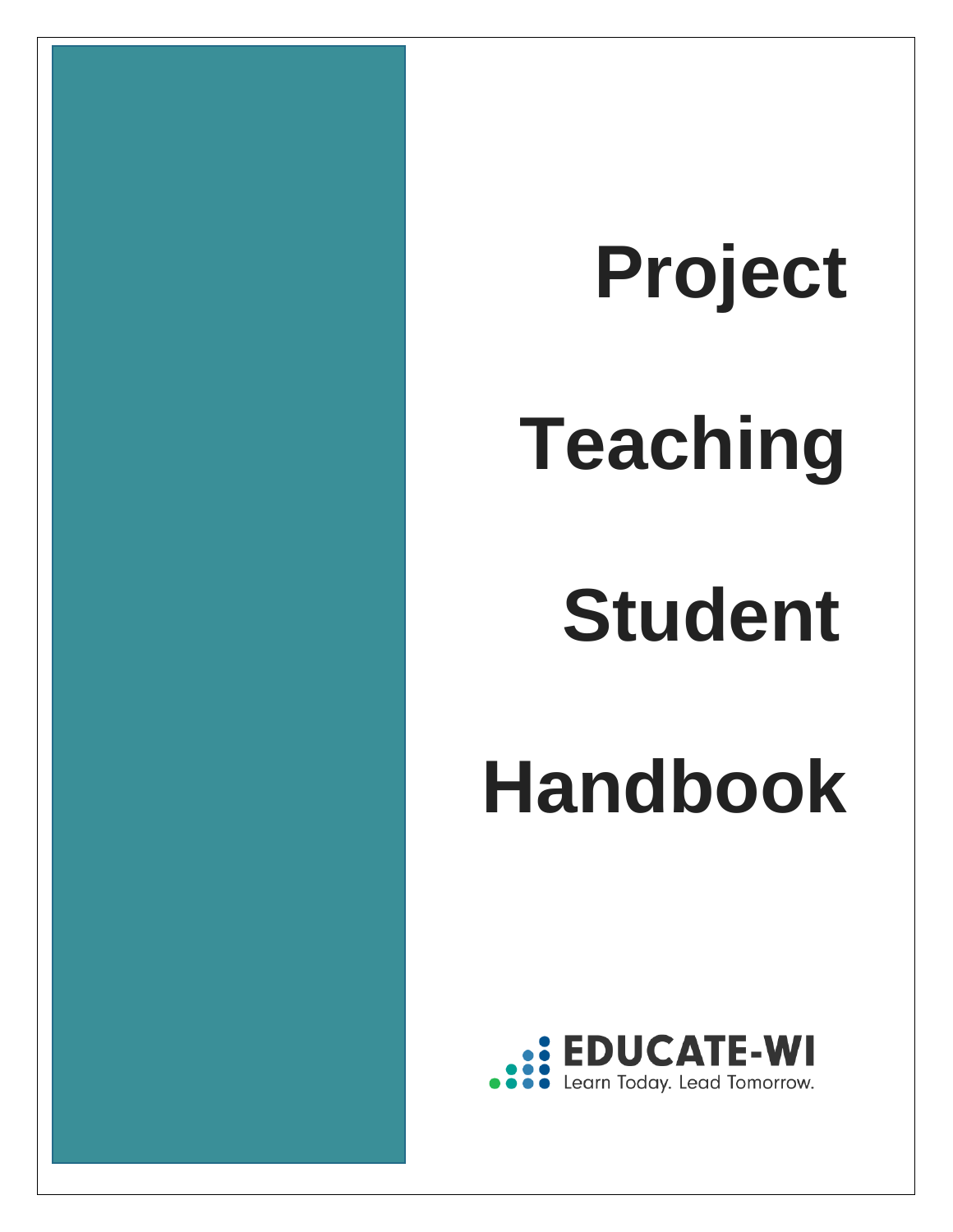## **Contents**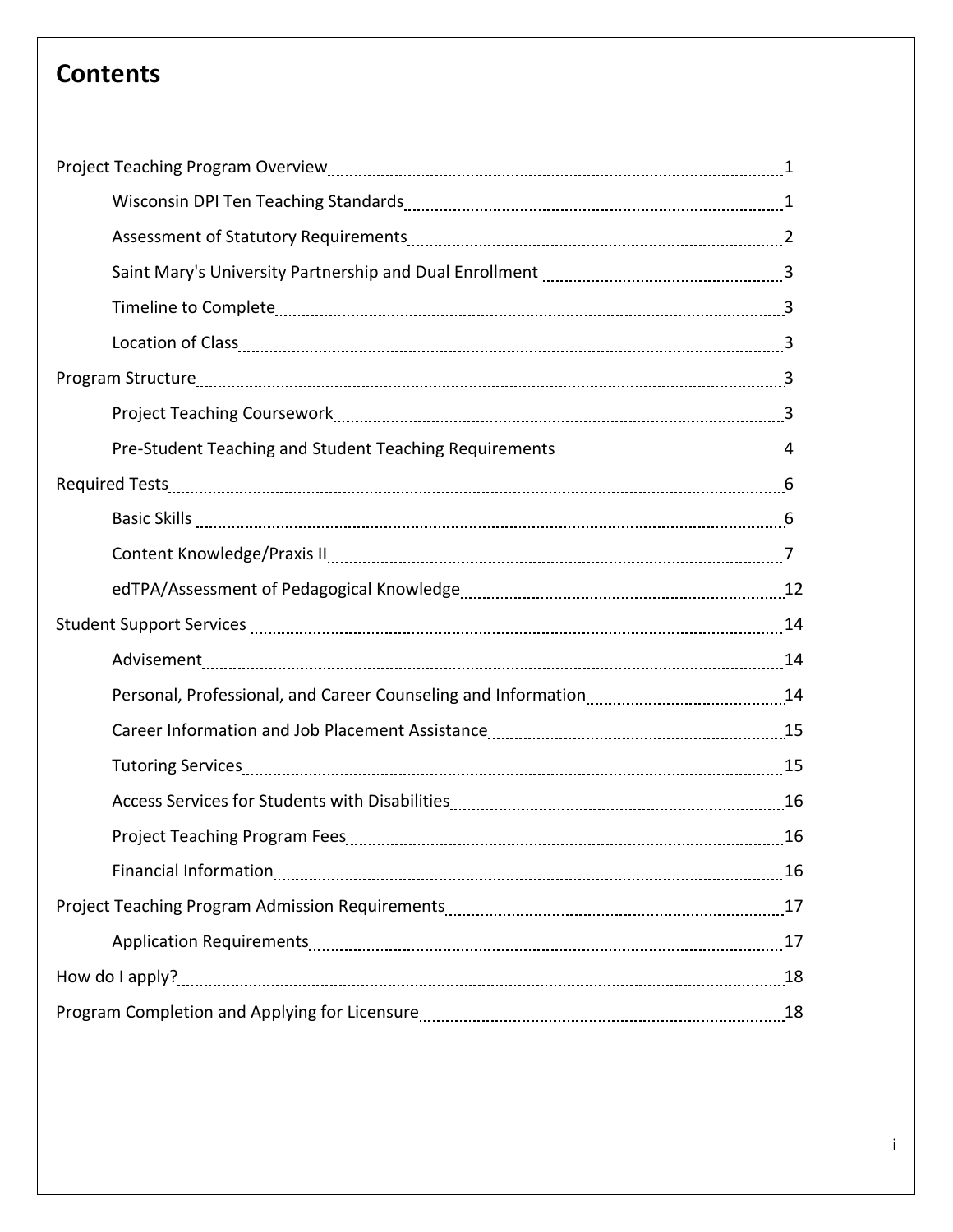## **Project Teaching Program**

The Project Teaching program is a Wisconsin DPI approved alternative route to teacher certification. Students who successfully complete this program will be eligible for the following Wisconsin teaching certification:

- **Agriculture**
- Family and Consumer Education
- Technology Education
- Business Education
- Marketing Education
- American Sign Language
- French
- Spanish
- English Second Language
- **Mathematics**
- Computer Science
- Instrumental Music
- Choral Music
- General Music
- Physical Education
- Art
- Health
- English Language Arts
- **Science**
- Social Studies

#### **Students will be evaluated during this program on the Wisconsin DPI 10 Teaching Standards.**

The ten teacher standards for teacher development and licensure are:

- 1. **Pupil Development**. The teacher understands how pupils grow and develop, recognizing that patterns of learning and development vary individually within and across the cognitive, linguistic, social, emotional, and physical areas. The teacher designs and implements developmentally appropriate and challenging learning experiences for pupils.
- 2. **Learning Differences**. The teacher uses his or her understanding of individual pupil differences and diverse cultures and communities to ensure inclusive learning environments that enable each pupil to meet high standards.
- 3. **Learning Environments**. The teacher works with others to create environments that support individual and collaborative learning, and that encourage positive social interaction, active engagement in learning, and self-motivation.
- 4. **Content Knowledge**. The teacher understands the central concepts, tools of inquiry, and structures of each discipline he or she teaches. The teacher creates learning experiences that make the discipline accessible and meaningful for pupils to assure mastery of the content.
- 5. **Application of Content**. The teacher understands how to connect concepts and use differing perspectives to engage pupils in critical thinking, creativity, and collaborative problem solving related to authentic local and global issues.
- 6. **Assessment**. The teacher understands and uses multiple methods of assessment to engage pupils in their own growth, to monitor pupil progress, and to guide the teacher's and pupil's decision making.
- 7. **Planning for Instruction**. The teacher plans instruction that supports every pupil in meeting rigorous learning goals by drawing upon knowledge of content areas, curriculum, cross-disciplinary skills, pedagogy, pupils, and pupils' communities.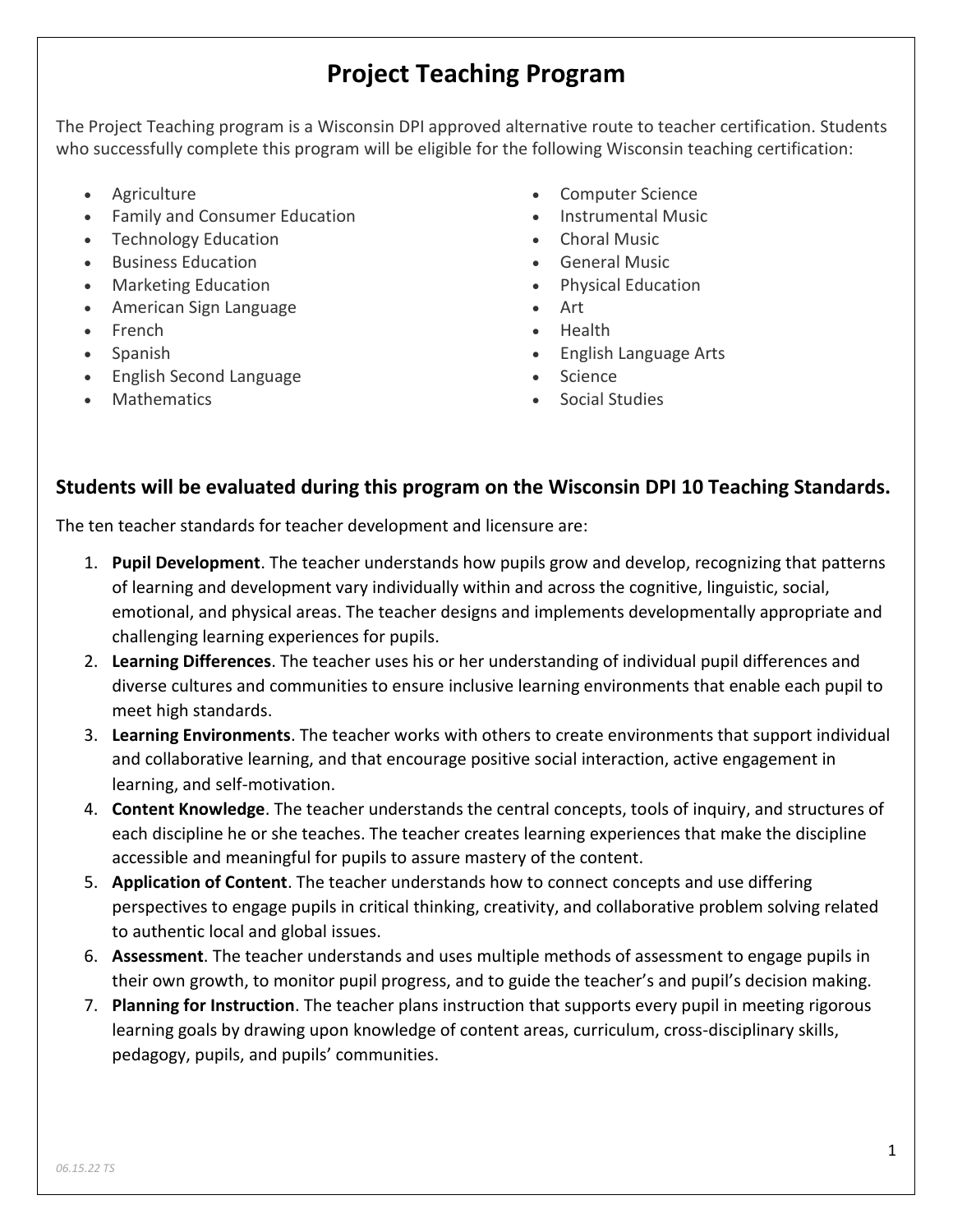- 8. **Instructional Strategies**. The teacher understands and uses a variety of instructional strategies to encourage pupils to develop a deep understanding of content areas and their connections, and to develop skills to apply knowledge in a meaningful way.
- 9. **Professional Learning and Ethical Practice**. The teacher engages in ongoing professional learning. The teacher uses evidence to continuously evaluate the teacher's practice, including the effects of the teacher's choices and actions on pupils, their families, other educators, and the community. The teacher adapts the teacher's practice to meet the needs of each pupil.
- 10. **Leadership and Collaboration**. The teacher seeks appropriate leadership roles and opportunity in order to take responsibility for pupil learning, to collaborate with pupils, their families, educators, and the community, and to advance the profession.

### **Assessment of Statutory Requirements throughout the Project Teaching Program**

The Project Teaching Program ensures that students are assessed on the following statutory requirements: communication skills, human relations and professional dispositions, pedagogical knowledge, content knowledge, and clinical program that demonstrate proficiency in the Wisconsin 10 Teaching Standards. The table below identifies the evidence and timeframe of the assessments.

| <b>Statutory Requirement</b>    | Evidence                          | <b>When Assessed</b>    |
|---------------------------------|-----------------------------------|-------------------------|
| Assessment of communication     | Passing grade in student teaching | <b>Student Teaching</b> |
| skills                          | as evidenced by a proficiency     |                         |
|                                 | rating of 3 or higher on each of  |                         |
|                                 | the 10 Teaching Standards as      |                         |
|                                 | evaluated by the Cooperating      |                         |
|                                 | teacher and Supervisor            |                         |
| Assessment in human relations   | Proficiency rating of 3 or higher | <b>EDWN 603</b>         |
| and professional dispositions   | on final Disposition Evaluation   |                         |
| Assessment of content knowledge | Content course GPA 3.0 or higher  | <b>Student Teaching</b> |
|                                 | or passing Praxis II score        |                         |
|                                 | Passing grade in student teaching |                         |
| Assessments of pedagogical      | Passing grade in EDWN 603         | <b>EDWN 603</b>         |
| knowledge                       | (methods, planning, instruction,  |                         |
|                                 | and assessment)                   |                         |
| Assessment of performance in    | Passing grade in student teaching | <b>Student Teaching</b> |
| clinical program                | as evidenced by a proficiency     |                         |
|                                 | rating of 3 or higher on each of  |                         |
|                                 | the 10 Teaching Standards as      |                         |
|                                 | evaluated by the Cooperating      |                         |
|                                 | teacher and Supervisor            |                         |

## **Saint Mary's University Partnership and Dual Enrollment**

Educate-WI partners with Saint Mary's University of Minnesota (SMUMN) to offer graduate level courses. Embedded within the online Project Teaching Program application, students will be provided a link to apply to Saint Mary's University. Upon submission of application materials to both Educate-WI and Saint Mary's, students become dually enrolled.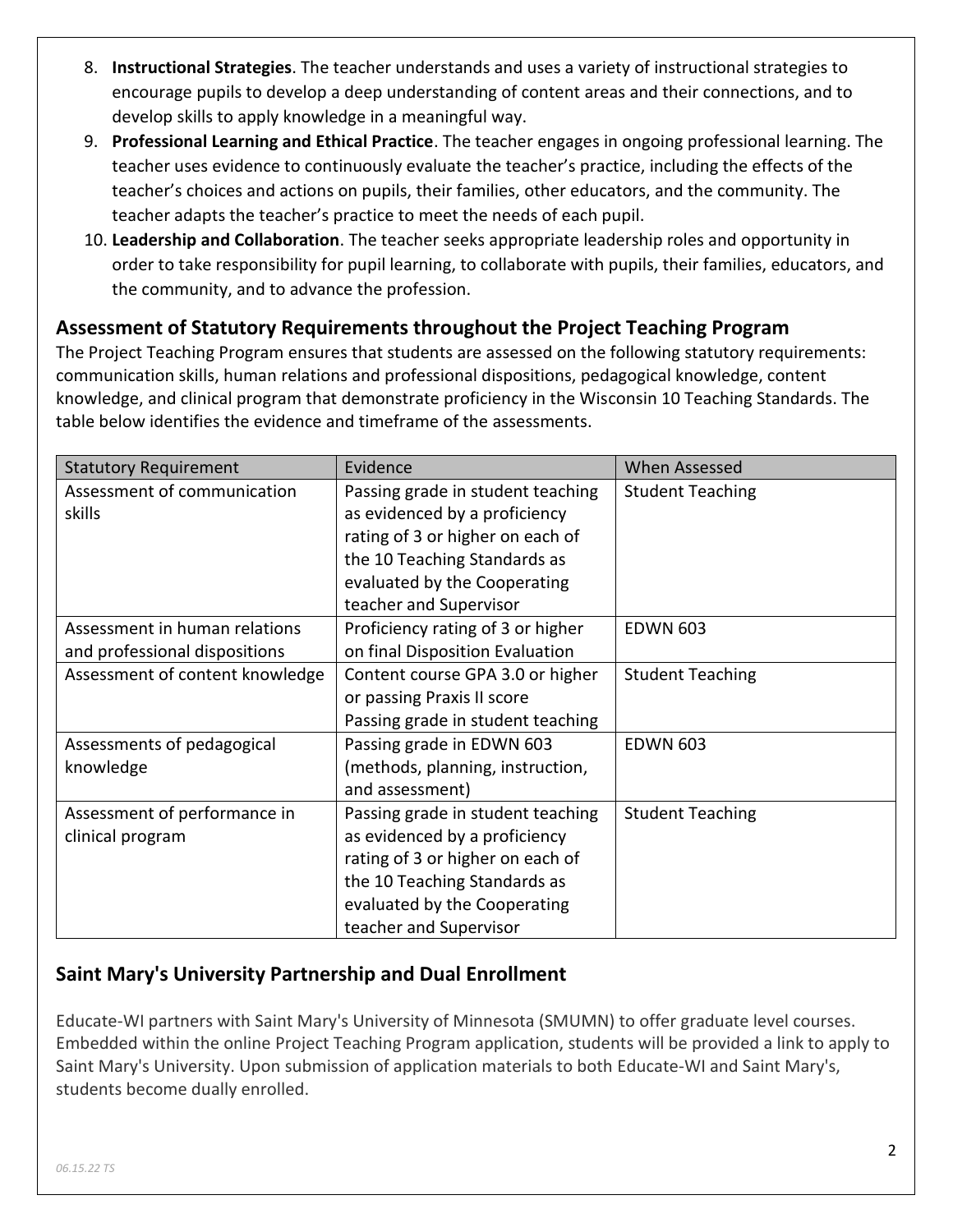The Project Teaching program meets the Wisconsin DPI teacher certification requirements and the partnership with Saint Mary's University allows students to earn graduate credit and have access to financial aid if the student chooses to apply for the Master of Arts in Education - Wisconsin program. Official transcripts and financial aid disbursement are provided by Saint Mary's University of Minnesota

Saint Mary's University of Minnesota will accept 9 credits earned in the Project Teaching Program to apply toward the 33-credit master's degree program.

## **Timeline to Complete**

The Project Teaching program includes three semesters and takes approximately 12 months to complete. Each of the two semesters of coursework is four months long. Students attend 6-weekend (Zoom) sessions over approximately 8 months. During the last semester of the program, students are required to student teach and follow the school district calendar during that semester (Fall or Spring).

### **Location of Classes**

Courses are offered in a blended format which includes online and face-to-face components. The face-to-face portion of each semester is held via Zoom.

### **Program Structure**

New cohorts begin each January, May, and September. Application deadlines for each semester are December 1, April 1, and August 1 (respectively). [See the class schedule on the Educate-WI website for upcoming cohort](https://www.educate-wi.com/content/programs/project-teaching/calendar)  [dates.](https://www.educate-wi.com/content/programs/project-teaching/calendar)

### **Project Teaching Coursework**

**Semester I** *EDWN 600 Individual Development and Effective Practice* is a 3-credit blended course which meets face to face during Sessions I, 2, and 3 on Fridays 6:30- 9:30 pm and Saturdays 8:00 am - 3:00 pm.

**Semester II** *EDWN 603 Teaching and Learning Practices* is a 3-credit blended course which meets face to face over during sessions 4, 5 and 6 on Fridays 6:30 - 9:30 pm and Saturdays 8:00 am -3:00 pm. This course includes methodology, lesson plan development, instruction, and assessment.

**Semester III** - *EDWN 612 Student Teaching* is a 3-credit practicum experience. Students choose up to 3 school districts where the student teaching will take place and our placement coordinator works with the districts in priority order to set up the placement. Students must student teach full days for a full semester with a licensed teacher in the students certification area who has volunteered to be a cooperating teacher, has taught for at least three years and has been in the district for at least one year. Cooperating teachers are required to complete a MOU which verifies completion of Educate-WI cooperating teacher modules. Student teaching occurs during the school year only (Fall or Spring) and follows the cooperating school district calendar. Students who are working under an emergency permit/license, may student teach on the job. \*A criminal background check is required prior to student teaching.

### **Student Teaching Requirements**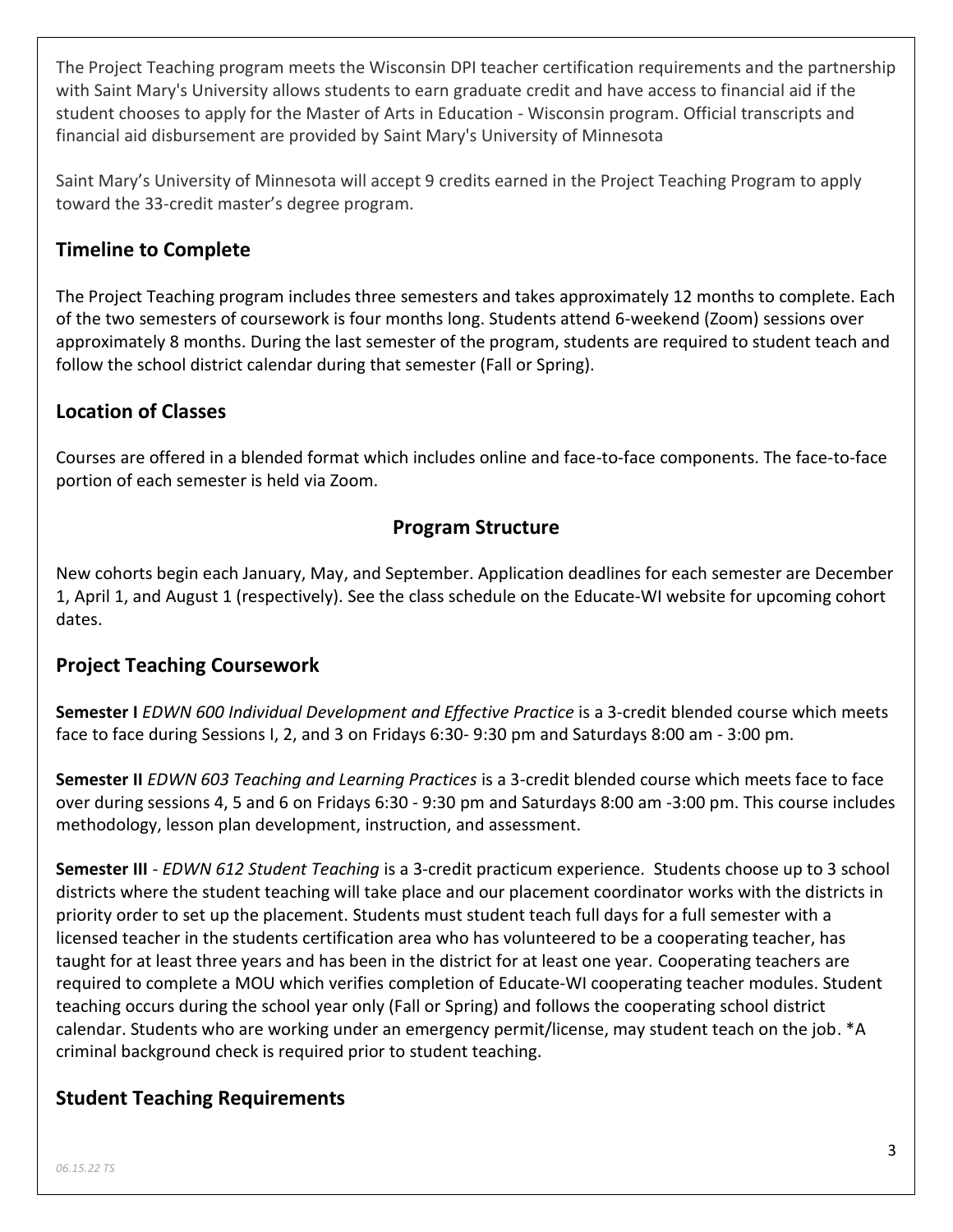#### **Pre-Student Teaching Requirement**

Two pre-student teaching experiences are required during the typical school year. One placement must be in a K-8 setting and the other placement in a high school setting in the subject area the student is seeking certification for. The placements will be set up with two different cooperating teachers who volunteer to serve as a cooperating teacher, have a valid Wisconsin teaching license, have at least three years teaching experience in the certification the student's certification area, with at least one year in the current district and verify that they have completed Educate-WI cooperating teacher modules. Students will meet with the cooperating teacher, observe the classroom, collaborate with the cooperating teacher to create a lesson plan, teach the lesson plan, assess student learning, and make necessary adjustments. Students must demonstrate proficiency on each of the 10 Teaching Standards per the pre-student teaching evaluation, as rated by the Educate-WI supervisor before progressing to the next pre-student teaching experience placement. The second placement will occur at the developmental level that was not addressed during the first placement. The requirements for the second placement will be the same as the requirements for the first placement. Students must demonstrate proficiency in both pre-student teaching placements before they can be eligible to student teach.

#### **Student Teaching Requirement**

Student Teaching is the capstone experience in the Educate-WI Project Teaching Program. Students are expected to implement content knowledge, apply pedagogical skills, and demonstrate a professional disposition for teaching during the student teaching experience. Students may student teach on the job if hired by a school district under a Tier I License with Stipulations. If the student wishes to withdraw for any reason during the student teaching experience, the student must contact the Project Teaching Program Administrator immediately.

### **Duration of the Student Teaching Placement**

Students seeking an **initial license** must student teach full days for a full semester and demonstrate proficiency as evidenced by a minimum score of 3 on each of the 10 Teacher Standards as evaluated by both the cooperating teacher and Educate-WI supervisor. The cooperating teacher evaluates the student two times during the placement. The Educate-WI supervisor evaluates the students 3 times during the placement, with at least one of the evaluations being in-person. For those students who are placed in a district on a trimester schedule, the student must student teach for 18 weeks.

Students seeking an **additional license** must demonstrate proficiency at the development level within a 9 week timeframe. Both the cooperating teacher and supervisor evaluate the student teacher one time each. Students must demonstrate proficiency as evidenced by a minimum score of 3 on each of the 10 Teacher Standards as evaluated by both the cooperating teacher and Educate-WI supervisor.

### **Student Teacher Roles and Responsibilities**

Initial license seeking students are required to student teach full days for a full semester. Students must adhere to the cooperating school district calendar and remain at school for the scheduled day. Absences must be approved by the cooperating teacher's administrator and the Educate-WI program director. The student teacher will gradually assume the role of the cooperating teacher at a pace that is comfortable for both with the goal of teaching full days. The student teacher will collaborate with the cooperating teacher to develop engaging lesson plans, instruct, and assess student learning. Student teachers are expected to engage in all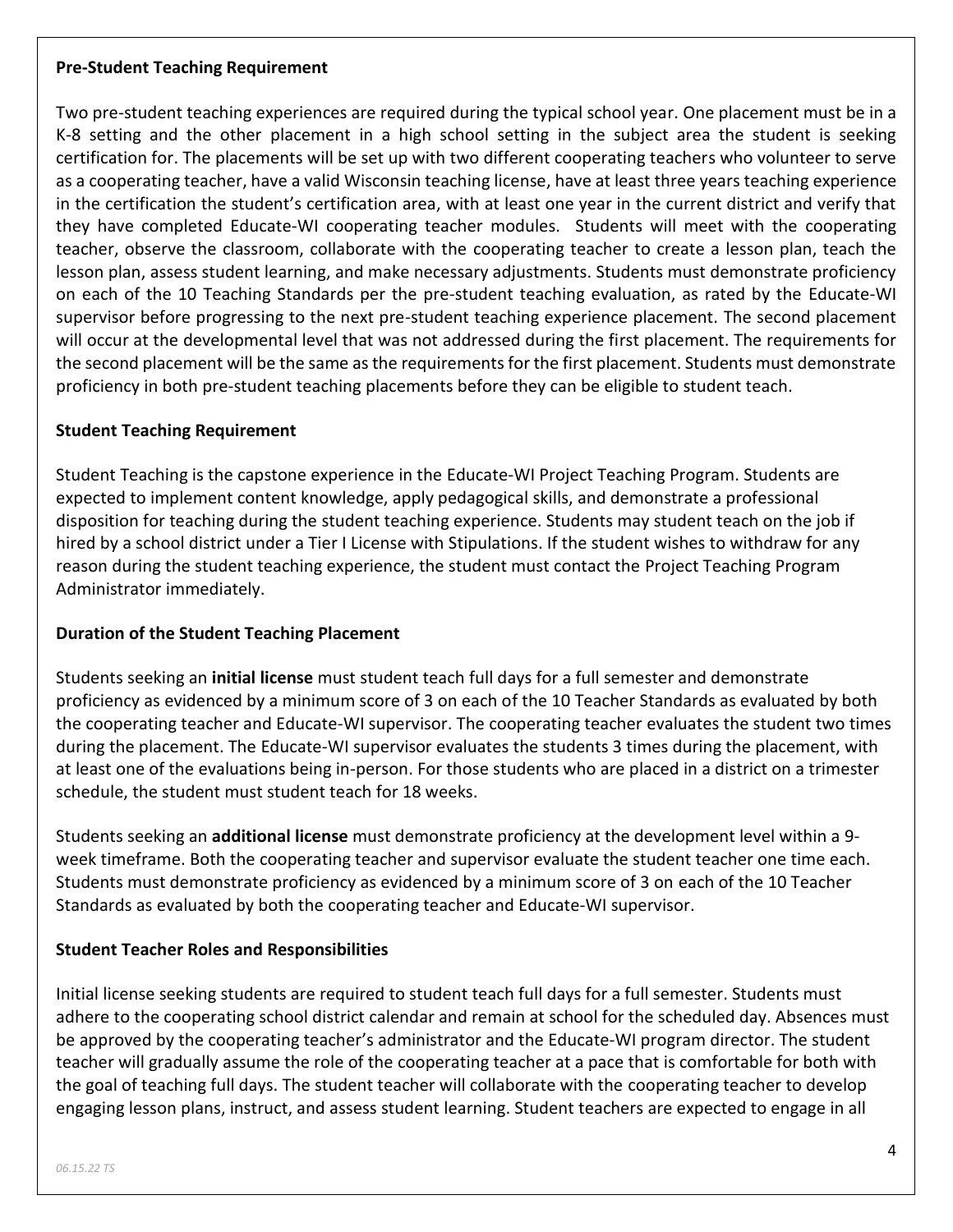related faculty meetings and participate in meetings and any other additional responsibilities and duties of the cooperating teacher.

The student teacher must be willing and able to make the time commitments needed for a successful student teaching experience. If a conflict arises, the student teacher must initiate support from the cooperating teacher and/or Educate-WI supervisor. It is important to remember that cooperating teachers volunteer to take on the responsibility of having a student teacher in their classrooms, as such, they are considered the leader in the classroom. It is expected that student teachers follow through on recommendations made by the cooperating teacher and/or Educate-WI supervisor. If the student teacher experiences challenges that cannot be resolved with the support of the cooperating teacher and/or supervisor, then a conference will be held with the program director, cooperating teacher, student teacher and Educate-WI supervisor to clearly identify the issues and create an action plan for resolution. If challenges persist, the student teaching placement may be terminated.

#### **Mandated Reporting**

Any school employee who has reasonable cause to suspect that a child seen by the person in the course of professional duties has been abused or neglected or who has reason to believe that a child seen by the person in the course of professional duties has been threatened with abuse or neglect and that abuse or neglect of the child will occur shall, except as provided under subs. [\(2m\)](https://docs.legis.wisconsin.gov/document/statutes/48.981(2m)) and [\(2r\),](https://docs.legis.wisconsin.gov/document/statutes/48.981(2r)) report as provided in sub. [\(3\)](https://docs.legis.wisconsin.gov/document/statutes/48.981(3))

More information regarding the requirements for professional ethics and responsibilities can be accessed at <https://docs.legis.wisconsin.gov/statutes/statutes/48/XXI/981>

#### **Responsibilities of the Cooperating Teacher**

The cooperating teacher must meet the following Wisconsin Department of Public Instruction requirements:

- Hold a valid Wisconsin Teaching License in the student teacher's certification area
- Have at least three years teaching experience and at least one year in the district of placement
- Volunteer to serve as a cooperating teacher
- Have administrator approval to serve as a cooperating teacher
- Verify completion of the Educate-WI cooperating teacher modules

The cooperating teacher agrees to observe, support, and evaluate the student teacher's development of skills in the area of content knowledge, pedagogical skills, and disposition for teaching during the semester long placement. Cooperating teachers will engage in ongoing formative assessment and feedback through regular discussions with the student teacher. The cooperating teacher is required to submit two formal evaluations based on classroom observation during the semester of placement. The cooperating teacher is required to conference with the student teacher and the Educate-WI Supervisor at least three times throughout the semester and more if needed.

#### **Responsibilities of the Educate-WI Supervisor**

The Educate-WI supervisor will be assigned to a student by the Educate-WI Program Administrator. The supervisor can elect to serve in the role of the supervisor at the time of the placement request. The supervisor must observe and evaluate the student teacher at least three times throughout the semester placement (one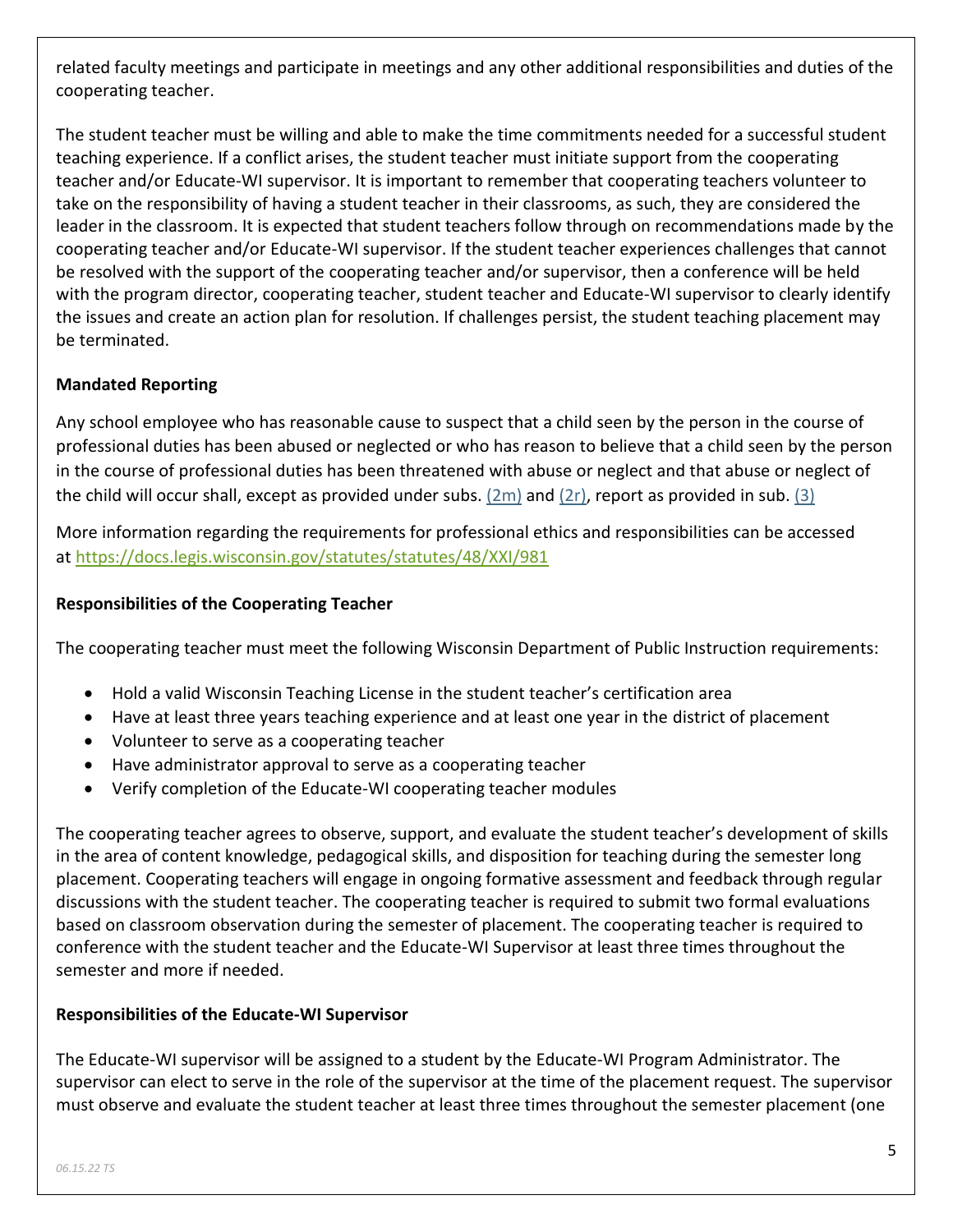time for additional license seeking candidates). If more evaluations are needed, those must be scheduled accordingly. Supervisors must also conference with both the cooperating teacher and the student at least three times throughout the semester (one time for additional license seeking candidates). If a student is experiencing difficulty demonstrating proficiency on one or more of the 10 Teacher Standards, then the supervisor will work with the student by recommending specific strategies that the student can refer to when setting goals to improve his/her performance on a standard. If a student is required to set goals for one or more standards, the supervisor must notify the cooperating teacher and program director.

### **Required Tests**

There are three tests that *may* be required to be eligible for a Wisconsin teacher license. The three tests are: Basic Skills Tests, Content Knowledge Tests, and the Assessment of Pedagogical Knowledge.

IMPORTANT NOTE: When you register for these tests, please include Educate-WI as a recipient of your test scores. The institution number for Educate-WI is #1390. Test fees are not included in the cost of tuition.

#### **Basic Skills Test**

Students must demonstrate proficiency in reading, writing, and math is demonstrated by either:

- A 2.5 GPA or higher on your bachelor's degree
- An average grade of C or better in math and writing courses

**or**

• Passing scores on the CORE reading (156), writing (162), and math (150) tests

Passing scores on the Praxis I reading, writing, and math tests, the ACT, SAT, or GRE can be used in lieu of the CORE tests, but must have been taken within 10 years of admission to the program.

| <b>Test</b>                   | <b>Test Information</b>                            | <b>Passing Score</b>  |
|-------------------------------|----------------------------------------------------|-----------------------|
| Praxis I (Reading #5713)      | https://www.ets.org/praxis/register/dates_centers/ | 156                   |
| Praxis I (Mathematics #5733)  | https://www.ets.org/praxis/register/dates_centers/ | 150                   |
| Praxis I (Writing #5723)      | https://www.ets.org/praxis/register/dates_centers/ | 162                   |
|                               |                                                    | Composite score of    |
| <b>ACT Plus Writing</b>       | https://www.act.org/content/act/en/products-and-   | 22 and combined       |
|                               | services/the-act/test-preparation/writing-test-    | English/Writing score |
|                               | prep.html                                          | of 20                 |
|                               |                                                    | Composite score of    |
| <b>ACT Test (Reading)</b>     | https://www.act.org/                               | 23 and Minimum sub    |
|                               |                                                    | score of 20           |
|                               |                                                    | Composite score of    |
| <b>ACT Test (English)</b>     | https://www.act.org/                               | 23 and minimum sub    |
|                               |                                                    | score of 20           |
|                               |                                                    | Composite score of    |
| ACT Test (Math)               | https://www.act.org/                               | 23 and Minimum sub    |
|                               |                                                    | score of 20           |
| <b>SAT (Critical Reading)</b> | https://collegereadiness.collegeboard.org/sat      | 510                   |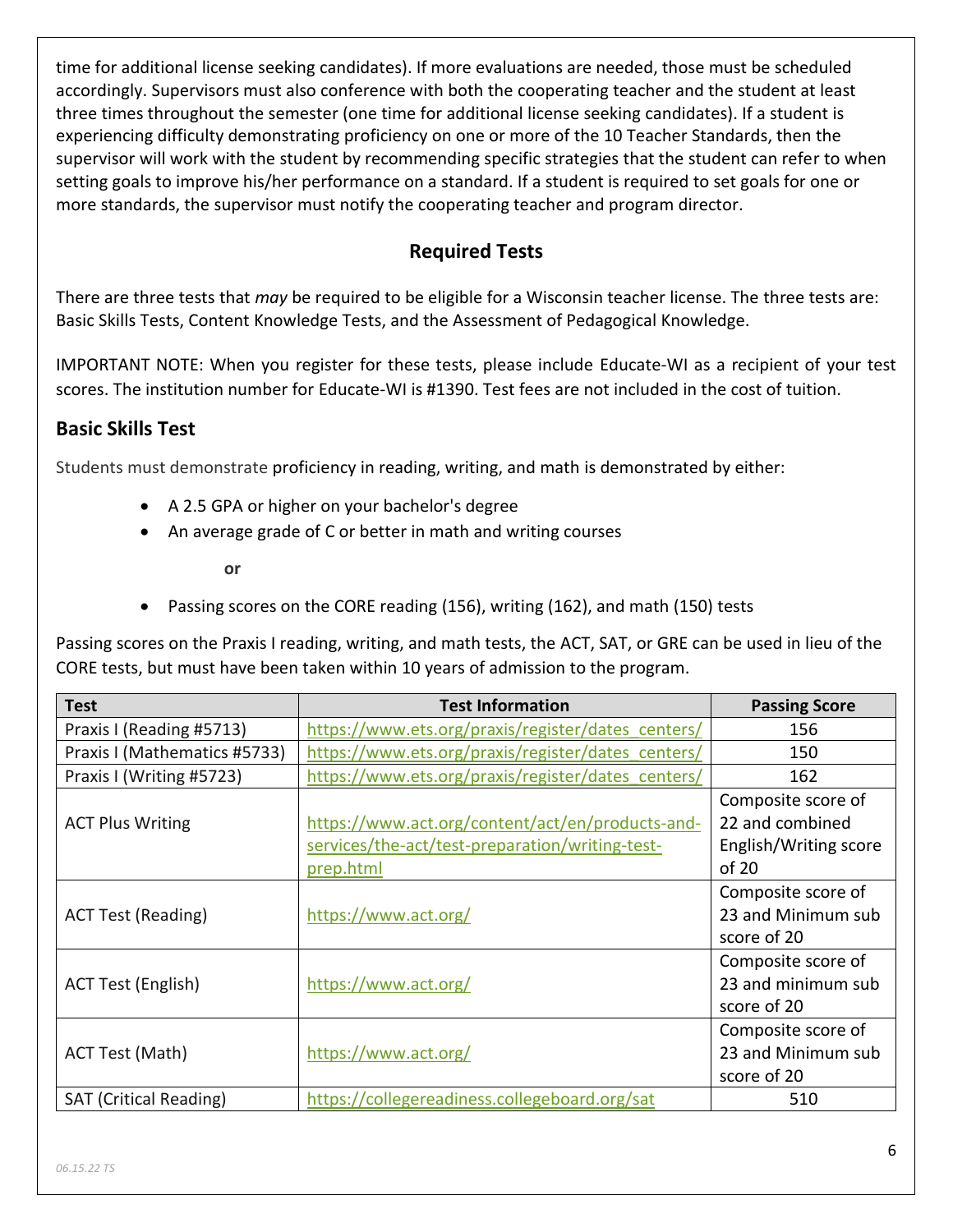| SAT (Writing)                       | https://collegereadiness.collegeboard.org/sat  | 480 |
|-------------------------------------|------------------------------------------------|-----|
| SAT (Math)                          | https://collegereadiness.collegeboard.org/sat  | 520 |
| <b>GRE (Verbal Reasoning)</b>       | https://www.ets.org/gre/revised general/about/ | 150 |
| <b>GRE (Quantitative Reasoning)</b> | https://www.ets.org/gre/revised general/about/ | 145 |
| <b>GRE</b> (Analytical Writing)     | https://www.ets.org/gre/revised general/about/ |     |

See <https://www.ets.org/praxis/about/core/content/> for more information. If you already hold an initial teaching license, you are exempt from the Basic Skills tests.

## **Content Knowledge/Praxis II**

Students must demonstrate proficiency in content knowledge related to their certification area(s). Proficiency can be demonstrated by either:

- 3.0 GPA or higher in the certification subject/major area (or related) as demonstrated on official transcripts (courses not related to these subject areas will not be considered); or
- Praxis II Passing scores as established by the State Superintendent on content knowledge exams for the specific subject certification area.

| <b>LICENSE</b>                          | <b>ETS Praxis II</b><br><b>Test Name (Code)</b>                 |     |
|-----------------------------------------|-----------------------------------------------------------------|-----|
| Grades 4-12<br><b>TEACHING LICENSES</b> | These are the only accepted tests and passing scores.           |     |
| English Language Arts (2300)            | English Language Arts Content Knowledge (5038)<br>OR            | 167 |
|                                         | English Language, Literature, and Composition (0041 or<br>5041) | 160 |
| Computer Science (1405)                 | Computer Science (5651)                                         | 171 |
| Mathematics (1400)                      | Mathematics Content Knowledge (5161)<br><b>OR</b>               | 160 |
|                                         | Mathematics Content Knowledge (0061 or 5061)                    | 135 |
| Science (2600)                          | General Science Content Knowledge (5435 or 0435)                | 154 |
| Social Studies (2700)                   | Social Studies Content Knowledge (5081 or 0081)                 | 153 |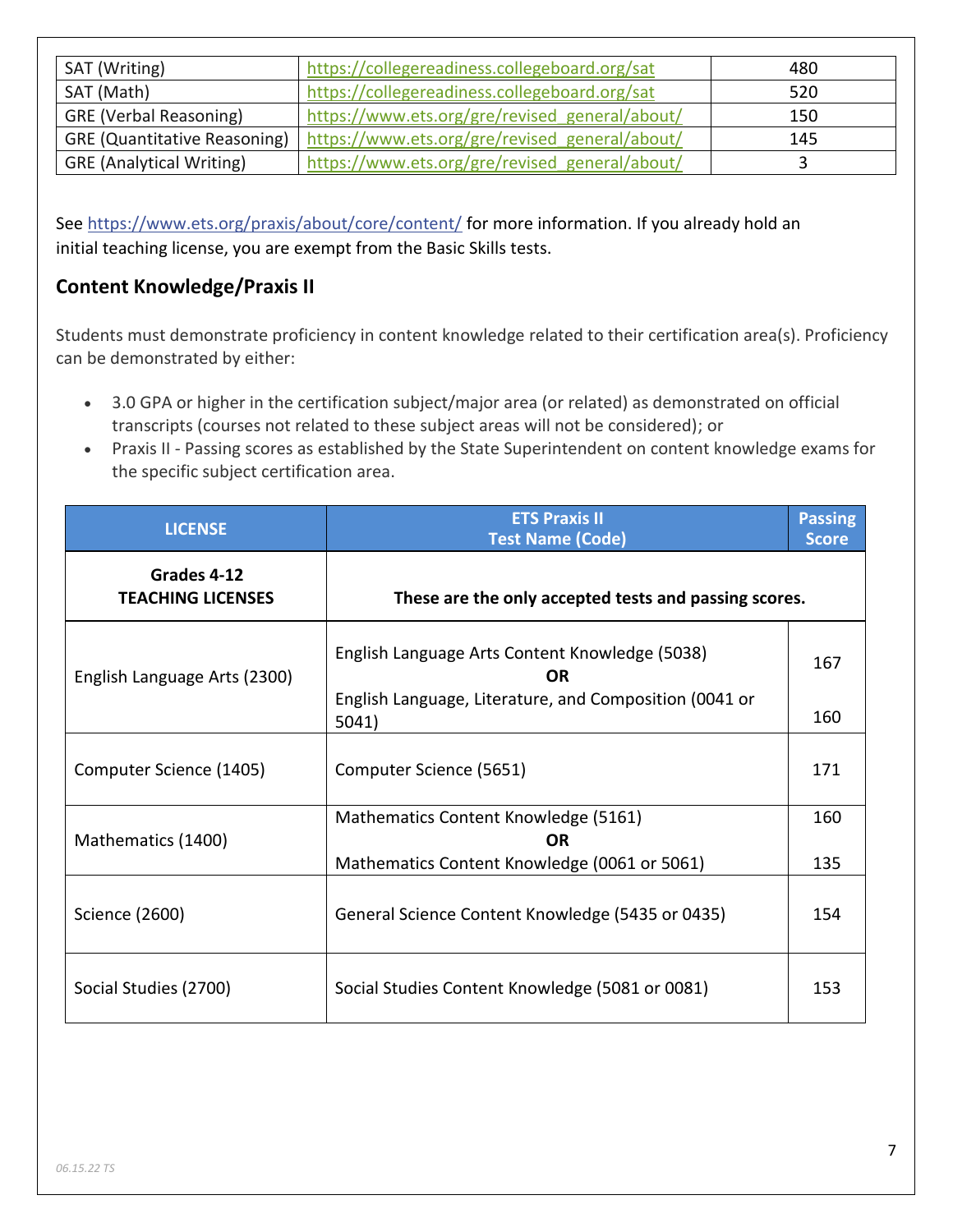| <b>LICENSE</b>                                                                | <b>ETS Praxis II</b><br><b>Test Name (Code)</b>                         | <b>Passing</b><br><b>Score</b> |  |
|-------------------------------------------------------------------------------|-------------------------------------------------------------------------|--------------------------------|--|
| Grades K-12<br><b>TEACHING LICENSES</b>                                       | These are the only accepted tests and passing scores.                   |                                |  |
| Agriculture (1200)                                                            | Agriculture (5701)<br><b>OR</b>                                         | 147                            |  |
| Art (1550)                                                                    | Agriculture (0700)<br>Art Content Knowledge (5134 or 0134)<br><b>OR</b> | 510<br>158                     |  |
|                                                                               | Art Content Knowledge (0133)<br>Business Education (5101 or 0101)       | 155<br>154                     |  |
| <b>Business Education (1250)</b>                                              | <b>OR</b><br><b>Business Education (0100)</b>                           | 580                            |  |
| American Sign Language (1348)                                                 | Middle School Content Knowledge (5146 or 0146)                          |                                |  |
| <b>Family and Consumer Education</b><br>(1210)                                | Family & Consumer Sciences (5122)<br><b>OR</b>                          | 153                            |  |
|                                                                               | Family & Consumer Sciences (0121 or 5121)                               | 159                            |  |
|                                                                               | English to Speakers of Other Languages (5362)<br><b>OR</b>              | 149                            |  |
| English As a Second Language<br>(1395)                                        | English to Speakers of Other Languages (5361 or 0361)<br><b>OR</b>      | 143                            |  |
|                                                                               | English to Speakers of Other Languages (0360)                           | 530                            |  |
| Health Education (1910)                                                       | Health Education (5551)                                                 | 151                            |  |
| Physical Education (1530)                                                     | <b>Physical Education (5091)</b>                                        | 150                            |  |
|                                                                               | Marketing Education (5561 or 0561)<br><b>OR</b>                         | 153                            |  |
| Marketing Education (1285)                                                    | Marketing Education (0560)                                              | 600                            |  |
| Music (EC-A)<br>Choral (1511)<br><b>General (1515)</b><br>Instrumental (1506) | Music Content Knowledge (5113 or 0113)                                  | 150                            |  |
| Technology Education (1220)                                                   | Technology Education (5051 or 0051)<br><b>OR</b>                        | 159<br>590                     |  |
| Technology Education (0050)                                                   |                                                                         |                                |  |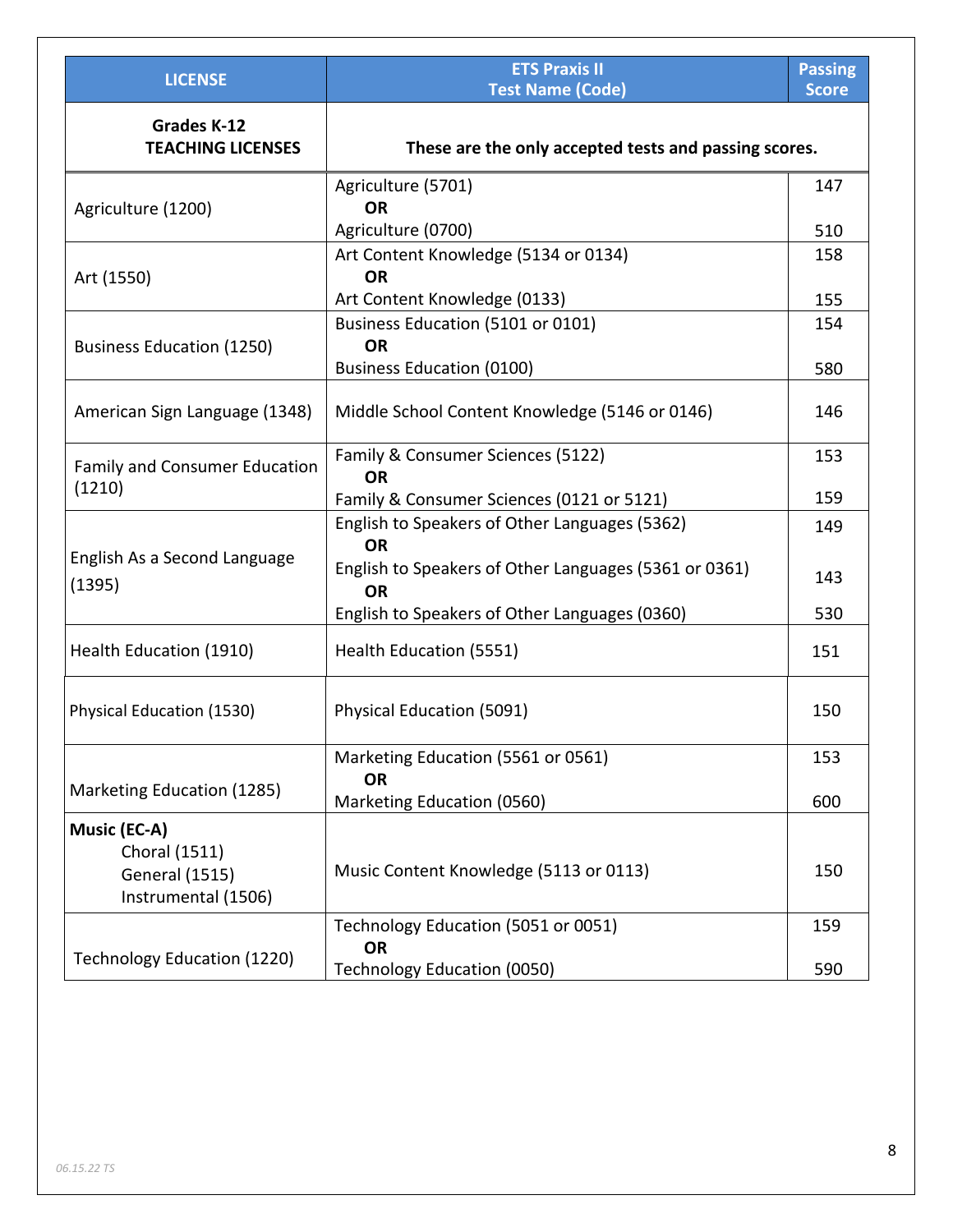| <b>LICENSE</b>                                         | <b>Language Testing International</b><br><b>Test Name</b> | <b>Passing Scores</b> |
|--------------------------------------------------------|-----------------------------------------------------------|-----------------------|
| Grades K-12<br><b>TEACHING LICENSES</b><br>(continued) | These are the only accepted and passing scores.           |                       |
|                                                        | ACTFL Oral Proficiency Interview - French,                | Intermediate High on  |
| French (1355)                                          | and<br><b>ACTFL Writing Proficiency Test - French</b>     | both tests            |
|                                                        |                                                           |                       |
|                                                        | ACTFL Oral Proficiency Interview -Spanish,                | Intermediate High on  |
| Spanish (1365)                                         | and                                                       | both tests            |
|                                                        | <b>ACTFL Writing Proficiency Test - Spanish</b>           |                       |

#### Praxis II Test Information

#### <https://www.ets.org/praxis/wi/requirements>

- Help with [Praxis II Tests](https://www.ets.org/praxis/prepare/tips/)
- [Accommodations for Test Takers with Disabilities](http://www.ets.org/praxis/prxdsabl.html)
- [Accommodations for non-native speakers of English](https://www.ets.org/praxis/register/plne_accommodations/)

#### Praxis Tips and Resources

- [Online Practice Tests](http://www.testprepreview.com/praxis_practice.htm)
- <http://www.studyguidezone.com/praxistest.htm>
- [Search Wisconsin Libraries for Praxis Test guides](http://www.wiscat.net/)
- [A participant found this to be helpful for the writing test](https://sat.collegeboard.org/practice/sat-practice-questions-writing/sentence-errors)

These tips and resources below were supplied by teacher educators and students who took a PRAXIS II exam. Several months before you plan to take the Praxis II:

- Audit a class if you know you are weak in that subject.
- Study high school or college textbooks from appropriate grade levels and subjects.
- Use the [ETS website](http://ets.org/portal/site/ets/menuitem.c988ba0e5dd572bada20bc47c3921509/?vgnextoid=318baf5e44df4010VgnVCM10000022f95190RCRD&vgnextchannel=d378197a484f4010VgnVCM10000022f95190RCRD) to find study materials and tips on taking the PRAXIS II exams.
- Use the Advanced Placement web site review test items from specific content areas: <http://www.collegeboard.com/student/testing/ap/about.html>
- Use the GED study materials on Test Prep Review web site: <http://testpreview.com/>
- Request [accommodations](http://www.ets.org/portal/site/ets/menuitem.1488512ecfd5b8849a77b13bc3921509/?vgnextoid=ff68af5e44df4010VgnVCM10000022f95190RCRD&vgnextchannel=37d75ee3d74f4010VgnVCM10000022f95190RCRD) for the actual ETS test if needed: extra time for non-native speakers and those with special educational needs.

During the exam:

- Focus on your areas of strength and try to get as many answers correct in those areas. Spend the remaining time on the weak area(s) again try to get as many correct.
- In most questions, two of the responses can be eliminated using logic and any background the student knows. Eliminate unlikely answers and use logic to choose the answer.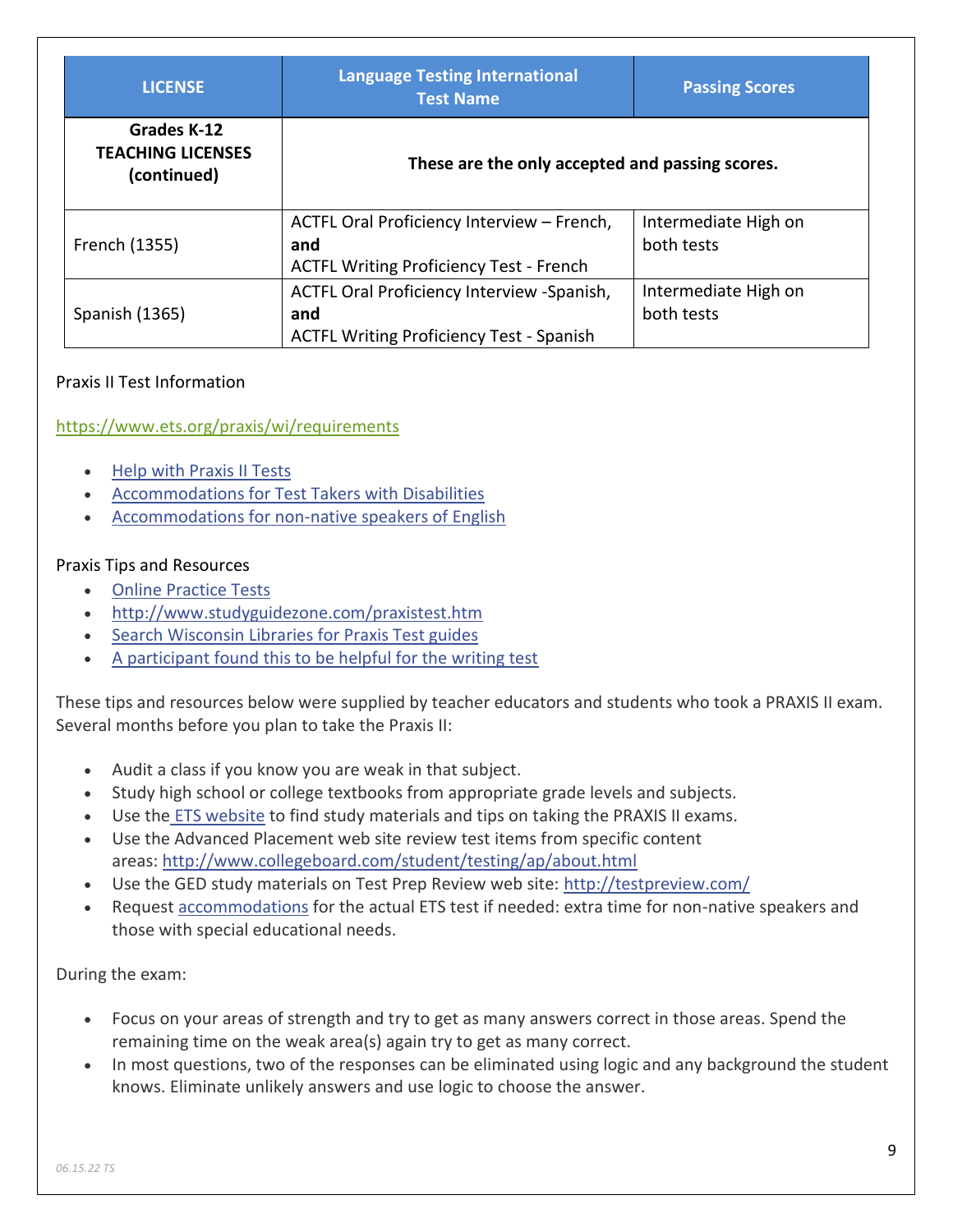- Use the margins in the exam booklet to work problems or jot down what is already known.
- Some students with test anxiety are finding relaxation techniques helpful when taking the test.
- If you experience distractions, you have the right to ask the proctor to fix the problem:
	- $\circ$  talking during the test
	- $\circ$  allowing the whole group to take a break together
	- o allowing test takers to leave early
- Proctors should write the start time on the board if they do not, write the time on the test book yourself.
- If a student cannot finish the test, they should pick one letter (a, b, c, or d) and use the same answer all the way down the column.
- General test-taking strategies
	- $\circ$  When studying any test preparation materials be sure that you are familiar with each choice under a multiple-choice test question. Chances are, the question will change but the responses (i.e., A, B, C, D, etc.) will remain the same.
	- $\circ$  Study sample test questions out loud with someone else who is taking the same test. You may find that you learn additional strategies for taking the test and you will also become familiar with the formal language of the test.
	- o Keep up on current events.
	- o The History Channel offers many programs on anthropology, archeology, world history, American and world history, and geography.

Tips from an experienced teacher who took and passed the Praxis II.

Following are the steps I used to prepare for the Praxis II. These steps worked for me; I cannot say they will work for others:

- o Order the test prep book from ETS.
- $\circ$  Go through the outline that is presented in the study guide and assess the individual areas that are strengths and weaknesses.
- o Do a cursory review of the information that is considered strong-easily remembered. Do not spend a great deal of time on these areas, just enough to keep the information mentally organized.
- $\circ$  Go on to the areas identified as weak. Take each area and correlate it with an upper level high school text or a textbook from a 100-200 level college course. Read the chapter in the text that covers the weak area. Do the review questions/problems in that chapter to determine understanding. If questions/problems are difficult, go back and reread the chapter.
- $\circ$  Continue doing this until all weak areas have been covered.
- $\circ$  At the end, a few days before the test will be taken, review all the items in the study guide to make sure everything has been covered.
- $\circ$  Do not obsess. Relax a day before the test is to be taken. Go out and do something fun.
- $\circ$  On the night before the test, get a good night's sleep, have a good breakfast, and arrive at the test site with two number two pencils and anything else you are permitted to have. Be confident of your abilities and knowledge.
- $\circ$  On the day of the test, read each question and possible answers carefully. Some of the wording can be tricky. Do the questions that are easy first. If a question is too difficult, skip it and go on to the next question. Make sure to leave the answer space blank so it can be revisited later. Continue through the test doing the easy questions first. When all the questions have been covered, go back to the difficult questions that need to be answered and slowly, carefully try to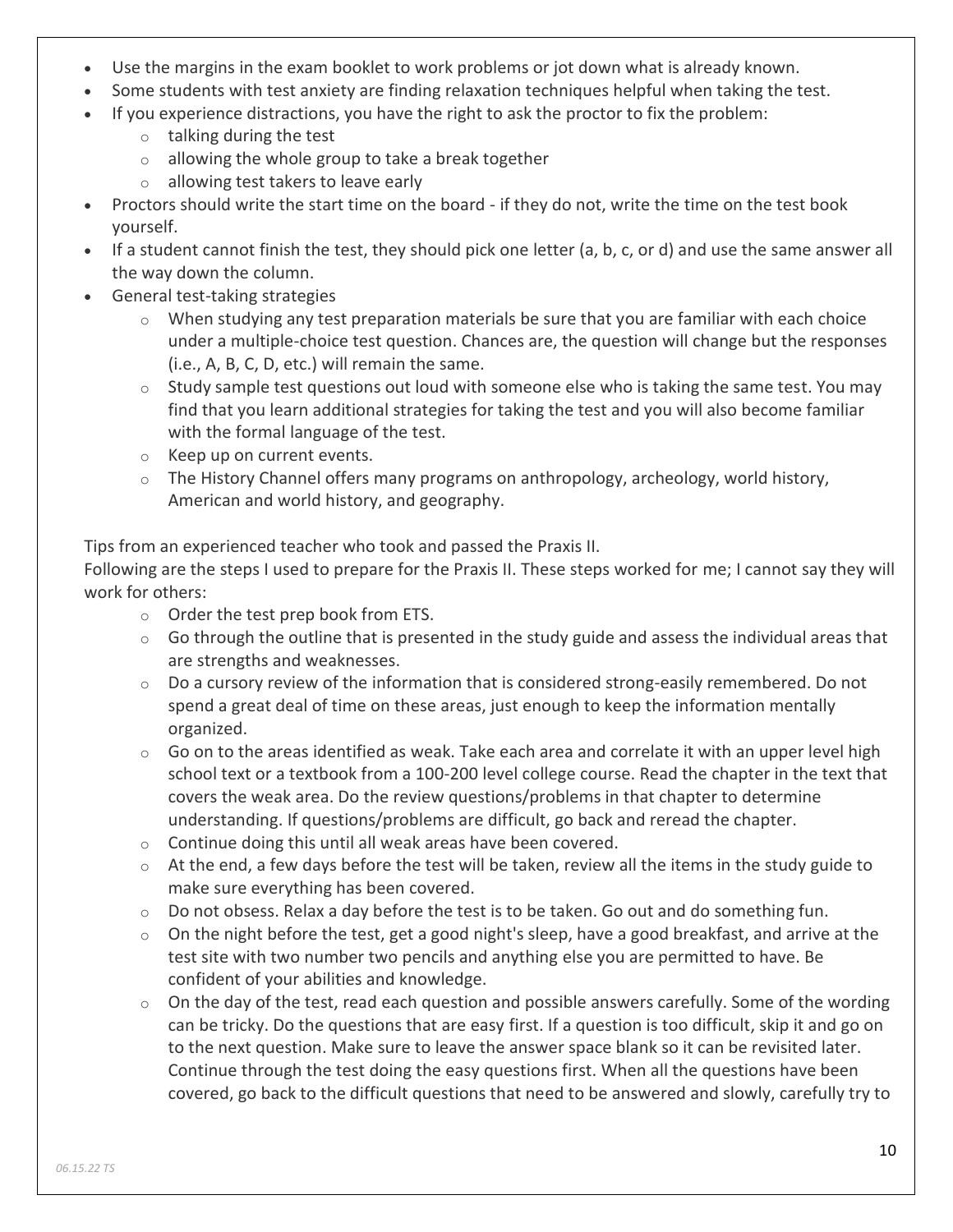answer them. This technique allows you to get through all the questions before the test is over. By not skipping the difficult question early in the test and spending too much time on it, you may not get to an easy question that is later in the test because you ran out of time.

- o Finally, when all the questions have been answered, take a deep breath, relax, and go back over the whole test. Reread each question to make sure that something was not misread and answered incorrectly.
- o When the test is completed, walk out the door and decompress.
- $\circ$  From my personal experience, the test that I took was 120 minutes in length and I took about 70 minutes to go through the test the first time answering only the easy questions. Then I spent another 20 minutes going back to the difficult questions that were unanswered. Even after the second reading, there were probably 4-6 questions that were essentially guesses. Finally, I spent around 10 minutes skimming the rest of the test. I did catch a couple of errors from rereading the questions a second/third time.
- $\circ$  In preparation for the test, I would estimate that I spent around 60 hours reviewing. On a few areas that gave me more difficulty, I did go to the Internet to see if there were better explanations available. Since I was teaching full time, I felt I had to balance my studying with my job and family needs. Therefore, I would usually read a chapter a night, spending maybe an hour to an hour and a half each night. Once school was out, I was able to spend a little more time each day preparing.

#### **edTPA**

The edTPA (Teacher Performance Assessment) is a portfolio-based performance assessment and is required by all applicants for Initial Teacher licensure in WI after September 1, 2015. The general requirements of the edTPA are to 1. Plan a learning sequence of 3-5 consecutive lessons (or 3-5 hours of teaching in a block); 2. Create associated instructional materials; 3. Provide copies of student assignments and assessments; 4. Provide feedback on student work-for selected students and 5. Provide unedited video recorded instruction.

To learn more, go to<http://www.edtpa.com/>

There are three tasks in the edTPA:

1. **Planning:** Each of these tasks are linked using academic language and an analysis of the student's own teaching.

2. **Instruction:** Each task requires the creation and submission of authentic artifacts (lesson plans, instructional materials, video recording of teaching, student assessments with teacher candidate feedback).

3. **Assessment:** Each task required a detailed, thorough examination of the teacher candidate's own teaching effectiveness through written commentaries.

| edTPA | <b>Passing</b><br><b>Score</b> |
|-------|--------------------------------|
|       |                                |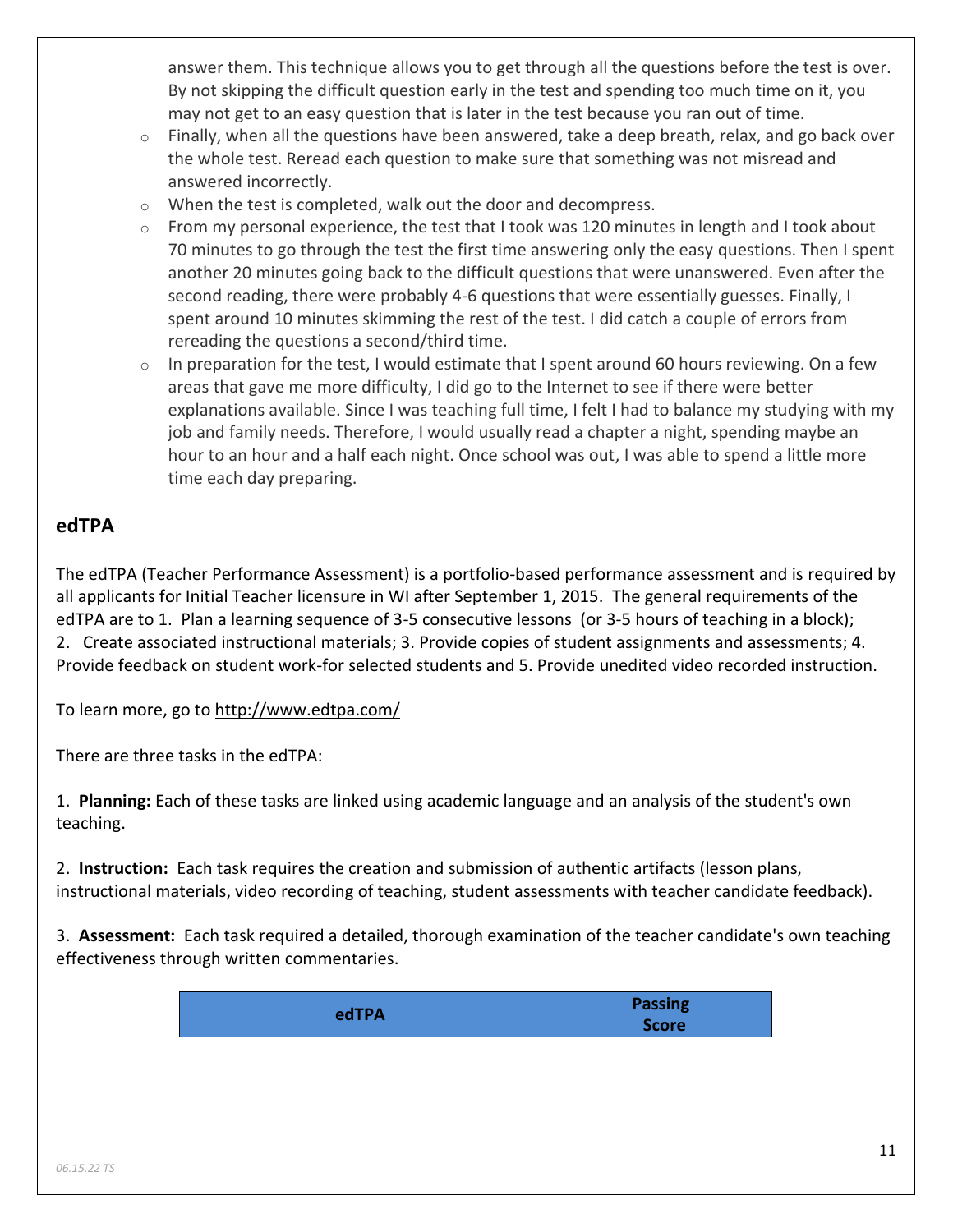| <b>English Language Arts</b>                     |    |
|--------------------------------------------------|----|
| Broadfield Language Arts (1301) English          |    |
| Literature & Composition (1300)                  | 38 |
| Journalism (1310)                                |    |
| Speech Communication (1320)                      |    |
| Computer Science (1405)                          | 38 |
| Mathematics (1400)                               | 38 |
| <b>Science</b>                                   |    |
| Broad Field Science (1601) Biology               |    |
| (1605)                                           |    |
| Chemistry (1610)                                 |    |
| Earth and Space Science (1635)                   | 38 |
| Environmental Studies (1615) Life and            |    |
| Environmental Science (1606)                     |    |
| <b>Physics (1625)</b>                            |    |
| Physical Science (1637)<br><b>Social Studies</b> |    |
| Broadfield Social Studies (1701) Economics       |    |
| (1710)                                           |    |
| Geography (1715)                                 | 38 |
| <b>History (1725)</b>                            |    |
| Political Science (1735)                         |    |
| Psychology (1740)                                |    |
| Sociology (1745)                                 |    |
| Agriculture (1200)                               | 38 |
| Art (1550)                                       | 38 |
| <b>Business Education (1250)</b>                 | 38 |
| American Sign Language (1348)                    | 38 |
| English as a Second Language (1395)              | 38 |
| Family and Consumer Education (1210)             | 38 |
| Health Education (1910)                          | 38 |
| Marketing Education (1285)                       | 38 |
| <b>Music</b>                                     |    |
| Choral (1511)                                    |    |
| <b>General (1515)</b>                            | 38 |
| Instrumental (1506)                              |    |
| <b>Technology Education (1220)</b>               | 38 |
| Chinese-Mandarin (1349)                          | 32 |
| French (1355)                                    | 32 |
| German (1370)                                    | 32 |
| Other Foreign Language (1390)                    | 32 |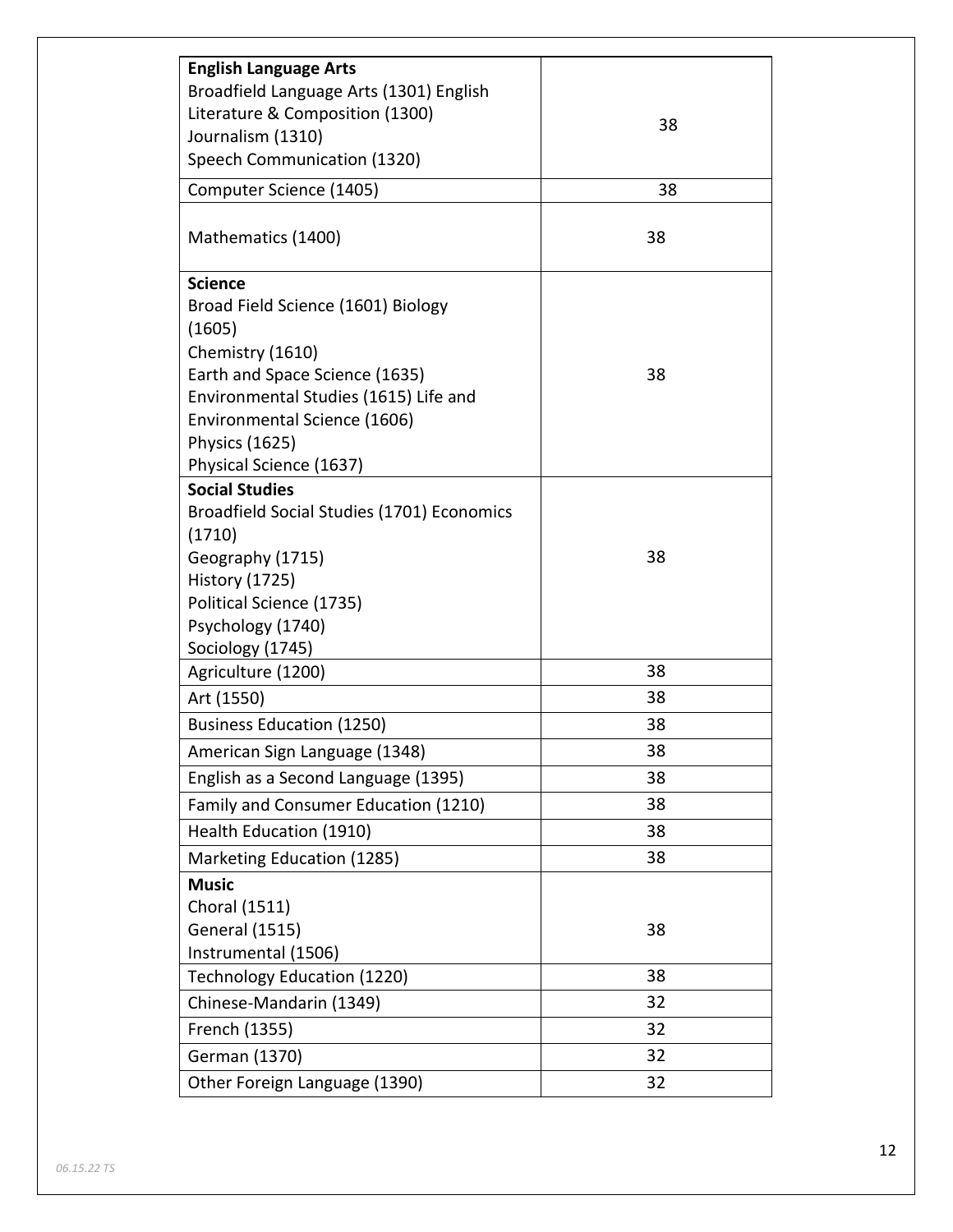| Italian (1360)        | 32 |
|-----------------------|----|
| Japanese (1375)       | 32 |
| Polish (1380)         | 32 |
| Portuguese (1381)     | 32 |
| <b>Russian (1385)</b> | 32 |
| (Spanish (1365)       | 32 |

- [DPI link to edTPA](https://dpi.wi.gov/tepdl/epp/edtpa)
- [Superintendent Tony Evers video](http://youtu.be/lD4KuGIHwo4)
- <http://www.edtpa.com/>
- [EdTPA Mythbusters](https://www.educate-wi.com/uploads/content_files/files/edtpa-myth-busters.pdf)
- [http://www.edtpa.com/PageView.aspx?f=GEN\\_Prepare.html](http://www.edtpa.com/PageView.aspx?f=GEN_Prepare.html)

If you already have an initial teaching license, you are exempt from the edTPA.

**NOTE:** Educate-WI has been approved by DPI to offer an alternative to the edTPA, The Assessment of Pedagogical Knowledge.

### **Assessment of Pedagogical Knowledge**

The Assessment of Pedagogical Knowledge is embedded in semester II, EDWN 603 curriculum. When the student passes semester II, they've passed the Assessment of Pedagogical Knowledge.

### **Student Support Services**

### **Advisement**

Academic advising in the Project Teaching Program is a process that includes developing student relationships with the purpose of guiding the student towards the achievement of his/her educational, career, and personal goals. Students are assigned an advisor, who is also their cohort instructor in the program, at the start of the program. Within two weeks of the first weekend face-to-face session, advisors will contact students to review the student handbook and learn more about the student's personal, professional and career goals to better be able to support the student in obtaining needed support services including job assistance. The advisor will be available throughout the program to support the student through completion of the program. Advisors help students make the most of their Project Teaching Program experience by helping students develop a better understanding of educational and career goals as related to their interests, skills, and abilities. Advisors encourage students to be self-reflective, to think critically about their skills and dispositions, to seek out resources, and to become strong advocates for themselves. Advisors are assigned according to the following:

| <b>Advisor Name</b> | <b>Cohort Start</b> | <b>Cohort Location</b> | <b>Maximum Advisor:</b><br><b>Advisee Ratio</b> |
|---------------------|---------------------|------------------------|-------------------------------------------------|
| Jackie Amant        | varies              | Zoom                   | 1:28                                            |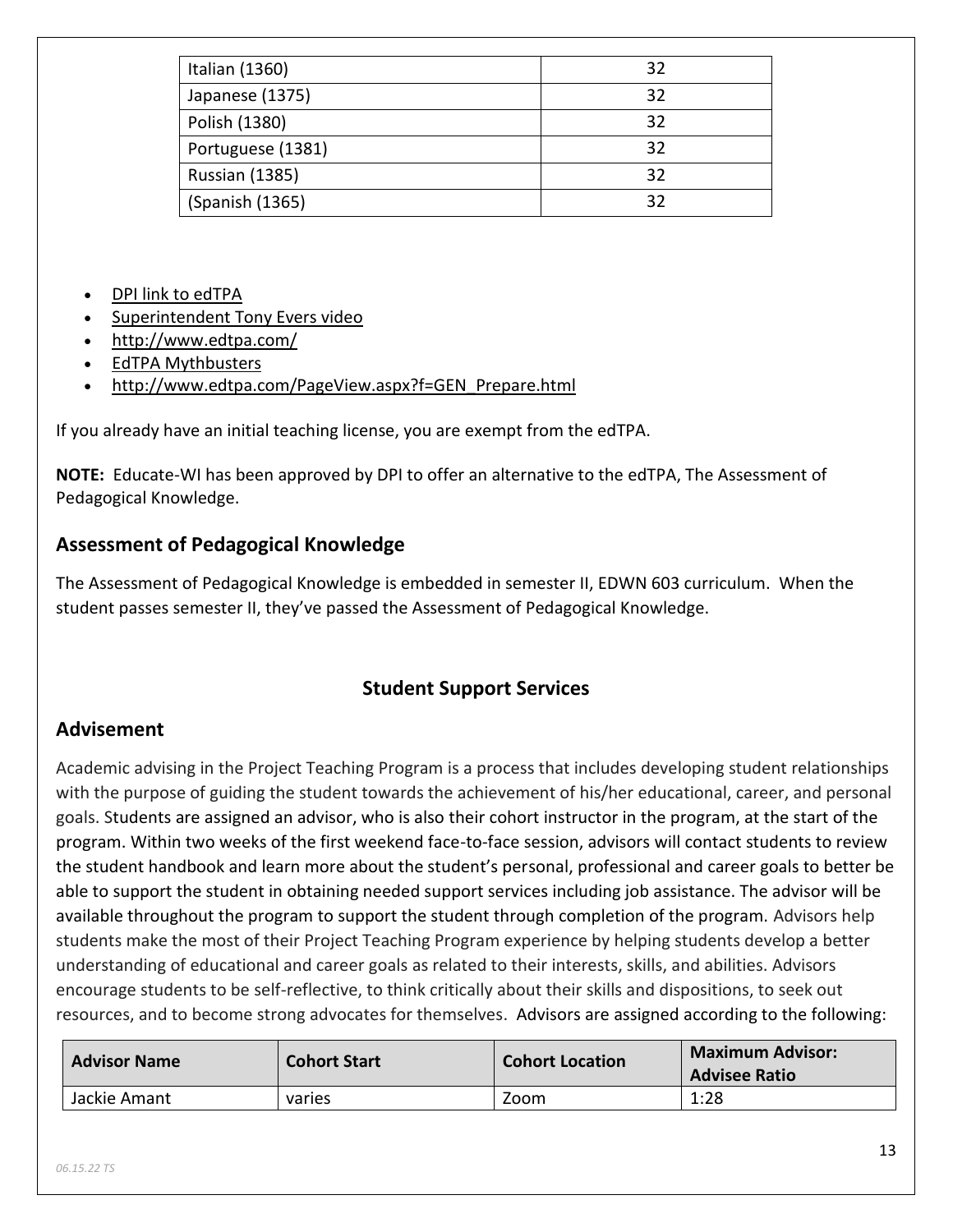| .<br>Melville.<br>. .<br>wu<br>.<br>__________ | varies<br>VG. | ົ<br>____ | ിറ<br>---<br>$\sim$ |
|------------------------------------------------|---------------|-----------|---------------------|
|                                                |               |           |                     |

#### **Personal, Professional, and Career Counseling and Information**

In partnership with Saint Mary's University of Minnesota (SMUMN), Project Teaching students can access career counseling through the Career Services and Internship Office at Saint Mary's University of Minnesota (SMUMN). The SMUMN Career Services Office offers programs, activities, and resources to assist students in preparing for your career after program completion. This includes personal, professional and career counseling, career information, and job placement information.

Go to <http://csi.smumn.edu/> to learn more about the services offered through SMUMN or contact:

Career Services and Internships 507-457-6995 Internships: [internships@smumn.edu](mailto:internships@smumn.edu) Career services: [careerservices@smumn.edu](mailto:careerservices@smumn.edu) *\*Educate-WI students are not eligible for internships.*

Office Location/Hours 70 Griffin Hall Monday–Friday: 8 am to 4:30 pm

Mailing Address Saint Mary's University of Minnesota Career Services and Internships Office 700 Terrace Heights #6 Winona, MN 55987-1399

Wisconsin teacher education job postings can be accessed at Wisconsin Education Career Access Network (WECAN) <https://wecan.education.wisc.edu/#/> or by checking a school district or employment agency's website for employment opportunities specific to that agency or organization.

#### **Career Information and Job Placement Assistance**

Project Teaching students are also encouraged to contact the Educate-WI office for specific licenserelated questions and support about career services and job placement assistance:

Linda Maitrejean, Ed.D. Program Director 1482 St. Croix Avenue, Ste 2 New Richmond, WI 54017 Office Hours Monday–Friday 8:00 am to 4:30 pm 715-246-6555 [linda@educate-wi.com](mailto:linda@educate-wi.com)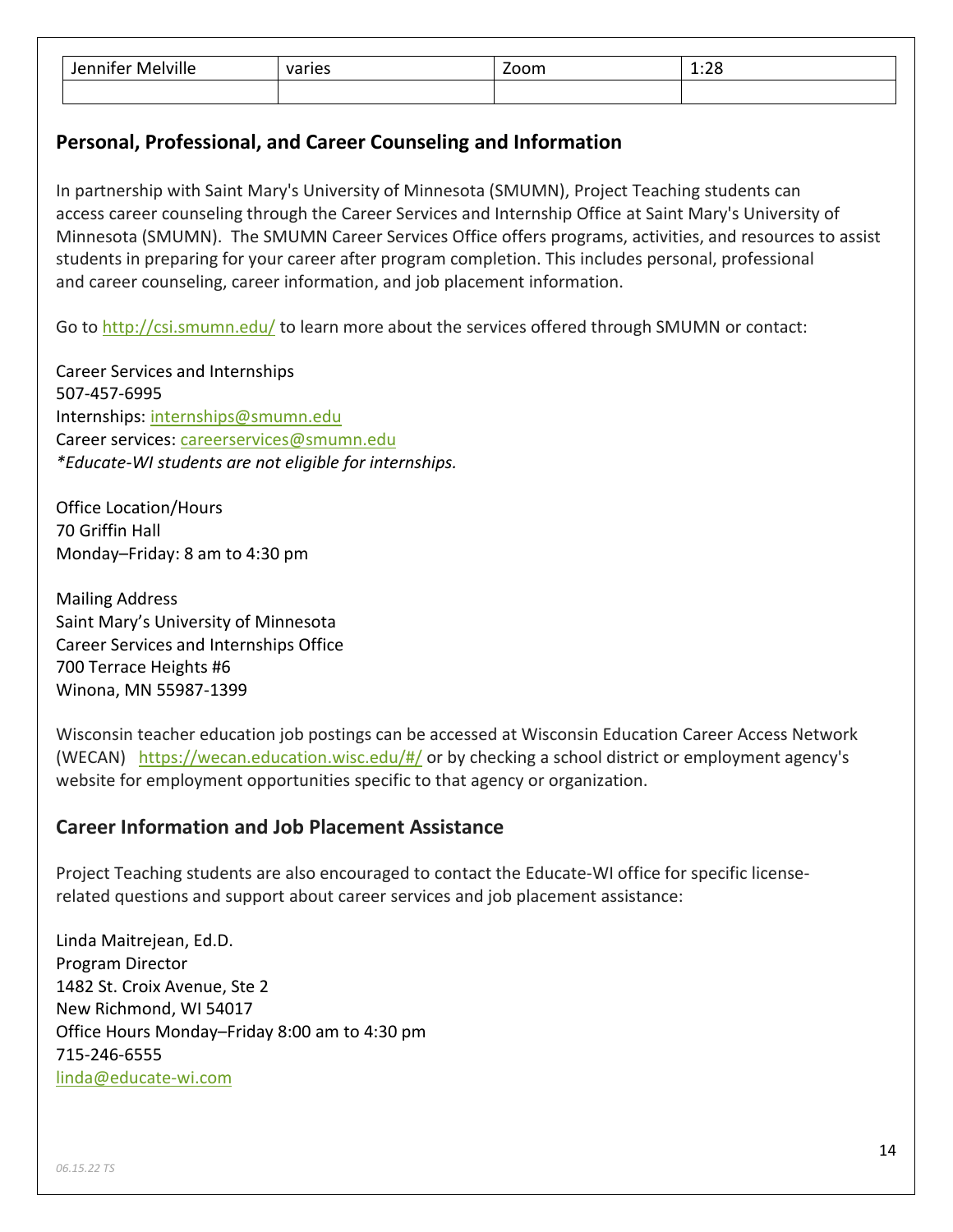#### **Tutoring Services**

The Saint Mary's Writing Centers offer students writing assistance associated with classroom assignments and career preparation.

The [Twin Cities Writing Center](http://tcwrite.smumn.edu/) assists graduate students with writing assignments, APA, résumés, and word processing. Services are available both online and in person.

La Salle Hall, Room 128 Twin Cities Campus Hours: By appointment Monday–Thursday 10 am to 6 pm, Friday 10 am to 5 pm, Saturday 10 am to 3 pm Twin Cities Writing Center Saint Mary's University of Minnesota 2500 Park Ave. Minneapolis, MN 55404-4403 612-728-5154 [tcwrite@smumn.edu](mailto:tcwrite@smumn.edu)

If additional support is needed, please contact the Project Teaching Program Director:

Linda Maitrejean, Ed.D. Program Director 1482 St. Croix Avenue, Ste. 2 New Richmond, WI 54017 Office Hours: Monday–Friday 8:00 am to 4:30 pm 715-246-6555 [linda@educate-wi.com](mailto:linda@educate-wi.com)

### **Access Services for Students with Disabilities**

Saint Mary's University is committed to ensuring that students with documented disabilities have access to equal educational programs and activities at the university. If you have, or believe you may have, a disability that may interfere with your ability to participate in the activities, coursework, or assessments of this course, you may be entitled to accommodations. Please contact Laura Lanning, Access Services Coordinator, as early in the semester as possible to arrange a confidential discussion about your need for accommodations:

Access Services 174 LaSalle Hall Twin Cities Campus 612-728-5120 [accessservices@smumn.edu](mailto:llanning@smumn.edu)

## **Project Teaching Program Fees (Subject to Change without Notice)**

Deposit \$500 - Due one month prior to the semester start (non-refundable)

Semester I \$3,400 Tuition due on/before the 15<sup>th</sup> of the second month of Semester I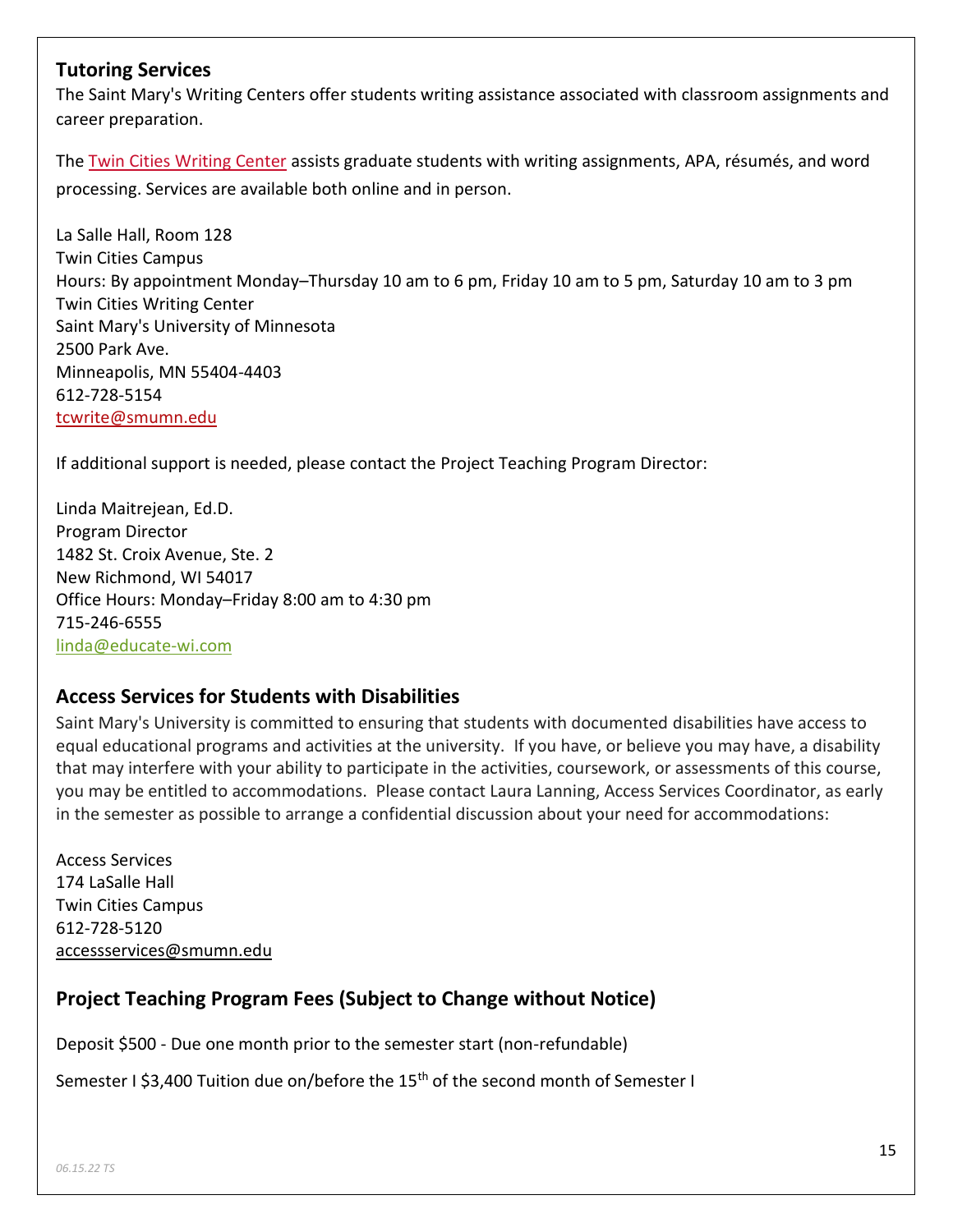Semester II \$3,400 Tuition due on/before the 15<sup>th</sup> of the second month of Semester II

Semester III \$3,400 Tuition due on/before the 15<sup>th</sup> of the second month of Semester III

## **Financial Information**

Financial Aid is available through our partnership with Saint Mary's University of Minnesota. As part of the Project Teaching application process, students must complete an application to Saint Mary's University of Minnesota. On that application, students will select that they choose to enroll in Saint Mary's University of Minnesota Master of Arts Degree in Education - Wisconsin program. \*Only students who enroll in the master's program are eligible for financial aid. A student may opt to complete the Saint Mary's University of Minnesota master's program after completing the Project Teaching Program. Students must complete an [online FAFSA](http://www.fafsa.ed.gov/)  [form](http://www.fafsa.ed.gov/) and include the Saint Mary's University of Minnesota Code 002380. When the financial aid is awarded from Saint Mary's University of Minnesota, the student is issued a check directly from Saint Mary's University of Minnesota and must, in turn, pay Educate-WI for tuition in order to remain in good standing in the program.

## **Project Teaching Program Admission Requirements**

The following minimum requirements must be met:

- 1. Applicant must have a Bachelor's Degree (BA/BS), Juris Doctor Degree (JD), Doctor of Medicine in Dentistry Degree (DMD) or Doctor of Dental Surgery Degree (DDS) from an accredited college: or university or a foreign credential evaluation that verifies the equivalent to a BA/BS degree in the U.S.
	- a. Students with transcripts from universities located outside of the United States, the United Kingdom, Ireland, New Zealand, Australia, and Canada (except for the Quebec Province) are required to take and pass English proficiency testing with minimum scores established by Saint Mary's University. More information about English Language Proficiency Exams can be found here: <https://www.smumn.edu/admission/graduate/international-students/apply>
- 2. Applicant must demonstrate proficiency in reading, writing and math by any of the following:
	- a. a transcript review provides evidence of an overall grade of C or better in math and writing courses OR
	- b. an earned 2.5 GPA in their bachelor's degree program

If students have been previously denied enrollment due to the inability to meet former admissions requirements, their files will be reviewed to determine if they now meet admissions requirements, and, if so, they will be contacted about eligibility. GPA admissions requirements may be waived for up to 10% of students based on cohort enrollment. The 10% waiver applies to exit GPA as well.

## **Application Requirements for the Project Teaching Program**

Candidates interested in applying for the Project Teaching Program must submit the following:

1. A **Cove**r **Letter** which describes your interest in the program and becoming a teacher.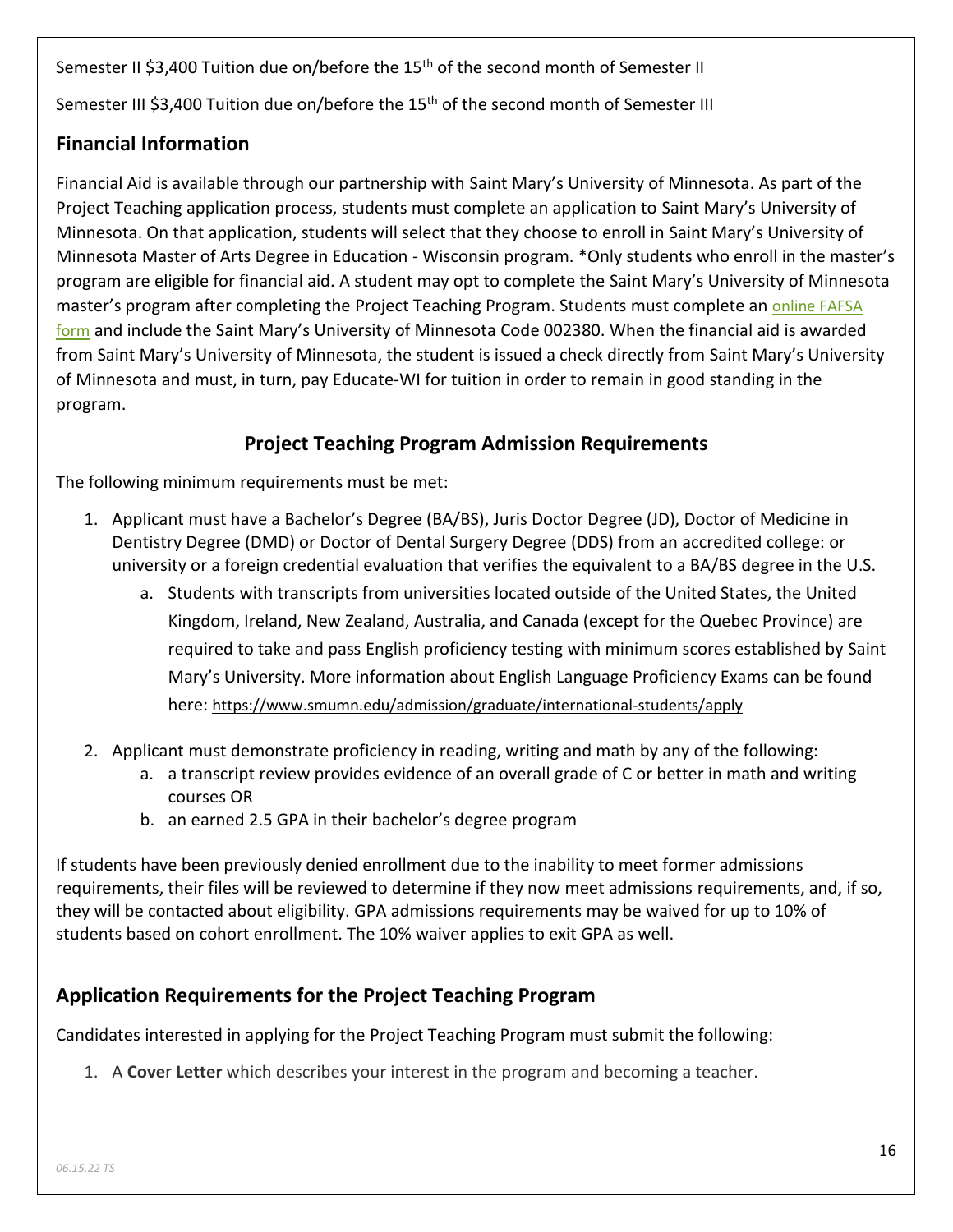- 2. A **transcript** that provides evidence that you hold a Bachelor's Degree (BA/BS), Juris Doctor Degree (JD), Doctor of Medicine in Dentistry (DMD) or Doctor of Dental Surgery Degree (DDS) from an accredited college: or university or a foreign credential evaluation that verifies the equivalent to a BA/BS in the U.S. You will need to request that an official transcript, that includes the date your degree was conferred on, be sent by the University either through the mail or electronically through their parchment service to the Project Teaching Program in order for you to be admitted to the program.
- 3. A **Resume** that includes verification of a current DPI license or permit as a teacher or a substitute teacher or have been issued a DPI permit allowing you to teach in an area of high need. The license or substitute permit requirement may be appealed if you have worked or are working as an aide and hold the appropriate DPI license. Applicants who do not possess any pre K-12 DPI teaching license will be expected to provide evidence of 2 or more years of related child based experiences (Head Start, Certified Day Care, At-Risk tutoring, youth counseling, Juvenile Treatment facilities or other youthoriented vocation). A minimum of 2 years of educationally relevant experiences. Experiences in a pre-K-12 setting are preferred. (This can include the 6 months of student teaching through the program) **License or Permit Exceptions:** The two-year experience requirement may be appealed if your degree was awarded after you spent at least two years on-the-job in your field of study. Please include the job experience on your resume and on the online application.
- 4. **Two Letters of Recommendation** from employers/supervisors who can provide evidence to support your qualifications as a potential program participant are required.
- 5. Students must be **accepted at Saint Mary's University of Minnesota** to be admitted to this program.
- 6. Enrollment Fee.

A **Criminal Background** Check with no conviction or plea bargain for crimes which may impact school children and/or the maintenance of a safe and healthy school. The first criminal background checks will be conducted upon completion of the application process and prior to the first class meeting. The second criminal background check is conducted prior to student teaching.

## **How do I Apply?**

There is a two-step process to apply for the Project Teaching Program. You must apply to **both** Project Teaching and Saint Mary's University of Minnesota.

**Step 1** - Create an Educate-WI account and complete the online application for the Project Teaching Program.

**Step 2** - Complete the online application for Saint Mary's University of Minnesota.

When your application has been accepted by Saint Mary's University of Minnesota (SMUMN), you will receive an email from SMUMN that will include your SMUMN Student ID number. You will need to enter your SMUMN Student ID number into your student account on the Educate-WI website. This verifies that you have been accepted at SMUMN.

You will NOT need to register for courses through SMUMN - you will be automatically registered upon successful submission of your Project Teaching application.

#### **Admission to Student Teaching**

Students are eligible for student teaching upon successful completion of all coursework and two pre-student teaching experiences.